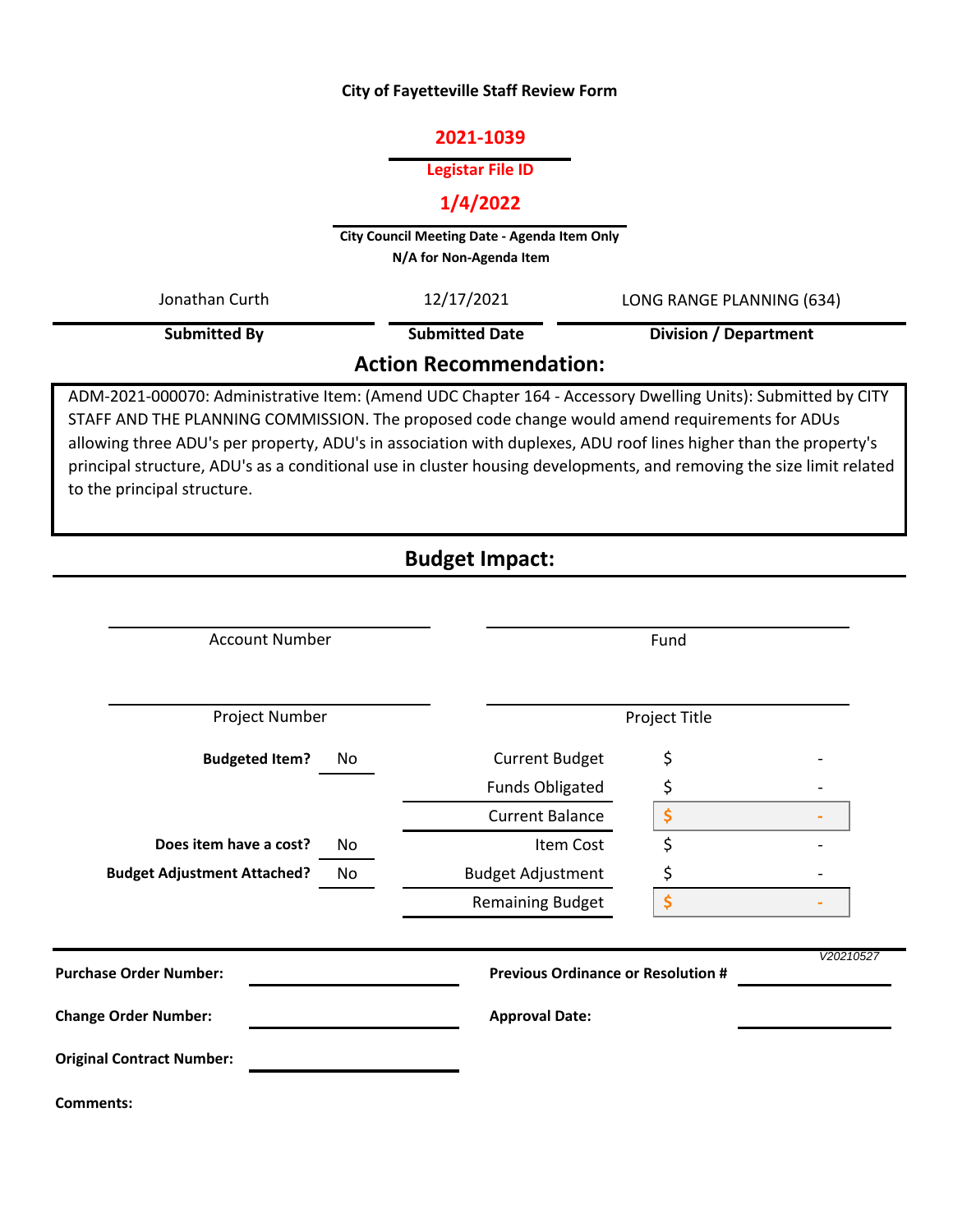

# **MEETING OF JANUARY 4, 2022**

- **TO:** Mayor; Fayetteville City Council
- **THRU:** Susan Norton, Chief of Staff
- **FROM:** Jonathan Curth, Development Services Director Fayetteville Planning Commission
- **DATE:** December 17, 2021
- **SUBJECT: ADM-2021-000070: Administrative Item: (Amend UDC Chapter 164 - Accessory Dwelling Units):** Submitted by CITY STAFF AND THE PLANNING COMMISSION. The proposed code change would amend requirements for ADUs allowing three ADU's per property, ADU's in association with duplexes, ADU roof lines higher than the property's principal structure, ADU's as a conditional use in cluster housing developments, and removing the size limit related to the principal structure.

# **RECOMMENDATION:**

City staff and the Planning Commission recommend approval of an amendment to §151.01, Definitions, §164.19, Accessory Dwelling Units, and §164.22 Cluster Housing Development, of the Unified Development Code, as described within this report.

# **BACKGROUND:**

Beginning in 2008, Fayetteville enacted an ordinance to address housing needs and encourage appropriate infill through accessory dwelling unit (ADU) construction. Initial efforts met with limited success, as measured by the small number of ADUs. Between 2008 and 2018, 1-2 ADU applications were made annually. The primary reasons identified for this included the original ordinance's requirement for separate utility metering, deed restriction mandating the owner would live on the property, and minimum parking standards, regardless of ADU size.

Subsequently, in 2018 the City Council repealed the 2008 ordinance and replaced it. Along with numerous other changes, deed restrictions were removed, parking standards were loosened, shared utility metering was allowed, and up to two ADUs were permitted with a single-family detached home. These changes saw an increase in ADU permits and construction, with the average annual number of permitted units increasing to nine. However, these still represent a small proportion of the housing needs within Fayetteville.

With adoption of City Plan 2040, Fayetteville's comprehensive plan, the overall goal to "create opportunities for attainable housing" and the specific objective to "make housing relatively more affordable by influencing cost of living items" were affirmed. Reducing restrictions on the ability to creatively build infill housing, including various types of ADUs, can increase the availability of different types of housing stock through lower up-front costs for construction and property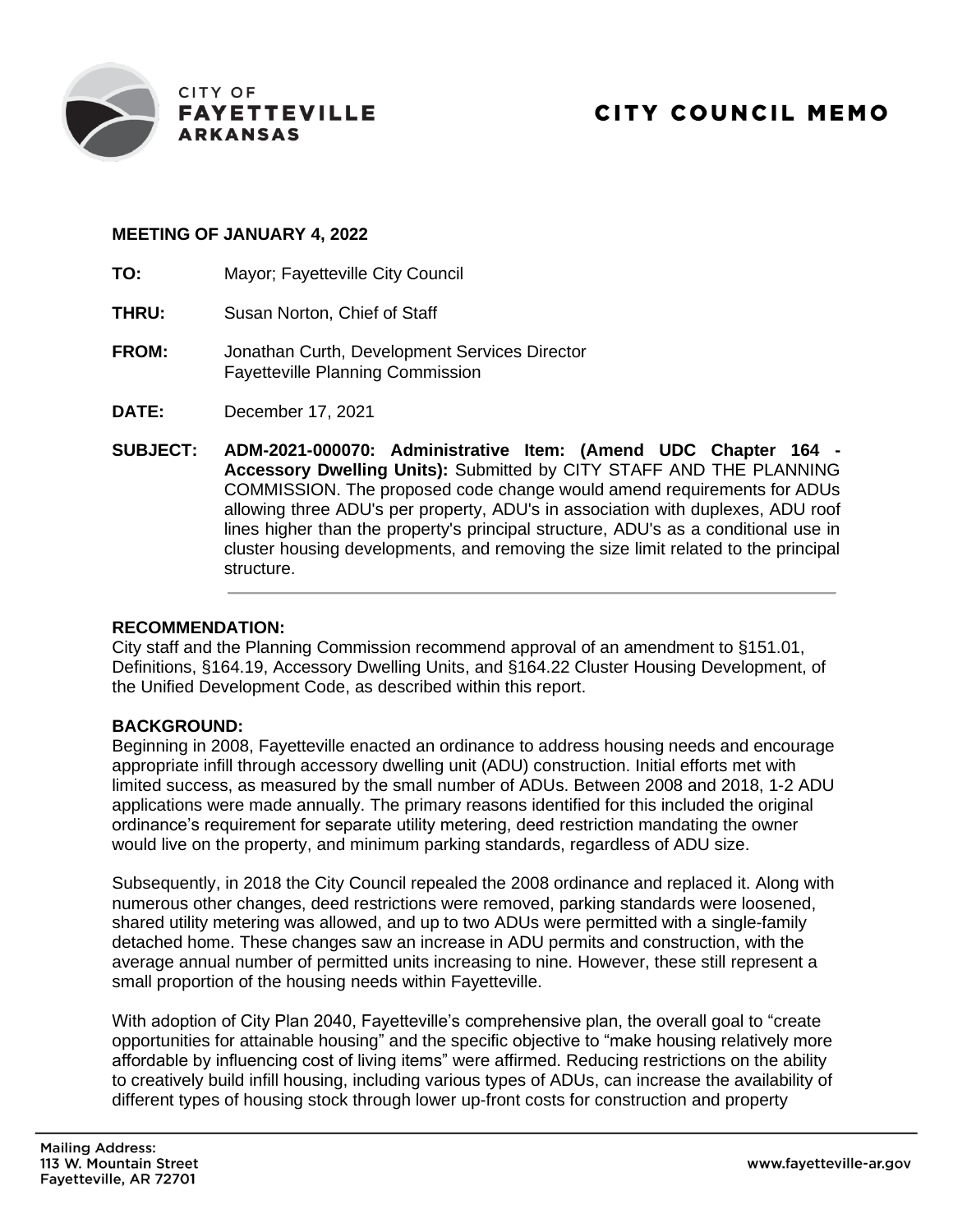acquisition. This, in turn, may lower the cost of rental units citywide, and especially in already developed, walkable downtown areas.

### **DISCUSSION:**

The regulatory requirements placed by the City of Fayetteville on ADUs have resulted in a continuation of permitted or constructed units lower than staff anticipated and well below the potential to meaningfully impact housing options. Staff has seen the lack of affordable and flexible housing play out in real time while working through the short-term rental ordinance coupled with the supply-chain and affordability issues highlighted during the COVID-19 pandemic. Many property owners are looking for sources of income to pay mortgages and rising property taxes, and ADUs can serve this purpose while also contributing to the citywide variety of housing options in otherwise low-density areas. With well over half of Fayetteville zoned exclusively for single-family homes, ADUs can promote incremental increases in housing and density and complement existing housing stock in term of scale and impact. ADUs can afford existing property owners the opportunity to stay in their homes and not disrupt the fabric of the overall community.

The proposed ordinance revisions represent a continuation of the gradual easing in Fayetteville's ADU standards that began in 2008. At that time, the onerous requirements summarized above hamstrung ADU construction. The adopted changes in 2018 reduced regulation, but clearly not to the extent anticipated, as demonstrated by permit numbers averaging 9 ADUs a year. This amendment represents a next step, with changes including:

- Revise the definition of an "accessory use or structure" to exempt accessory dwelling units from the size limit in relation to a property's principal dwelling.
- Revise the definition of "dwelling, accessory" to permit accessory dwelling unit construction in association with 2-family dwellings.
- Allow three accessory dwellings, two detached and one attached, per lot.
- Remove the height limitation on second-story attached accessory dwellings where the roofline may exceed that of the principal dwelling.
- Permit accessory dwelling units as a conditional use within cluster housing developments where they are currently prohibited.

Ultimately, the focus of this revision is to allow increased flexibility in the ADU development standards to encourage additional use of this housing type throughout the city, thereby increasing access to affordable and attainable housing types.

At their October 25, 2021 meeting, the Planning Commission expressed concern that the amendment staff proposed did not reflect the full extent of issues identified by the Long-Range Committee. Additional changes were outlined to staff before the item was tabled to afford time to make revisions.

At the subsequent public hearing on November 8, 2021, the Planning Commission evaluated the amendment described above before forwarding to the City Council, recommending approval. Commission Belden made the motion to forward with Commission Canada providing the second.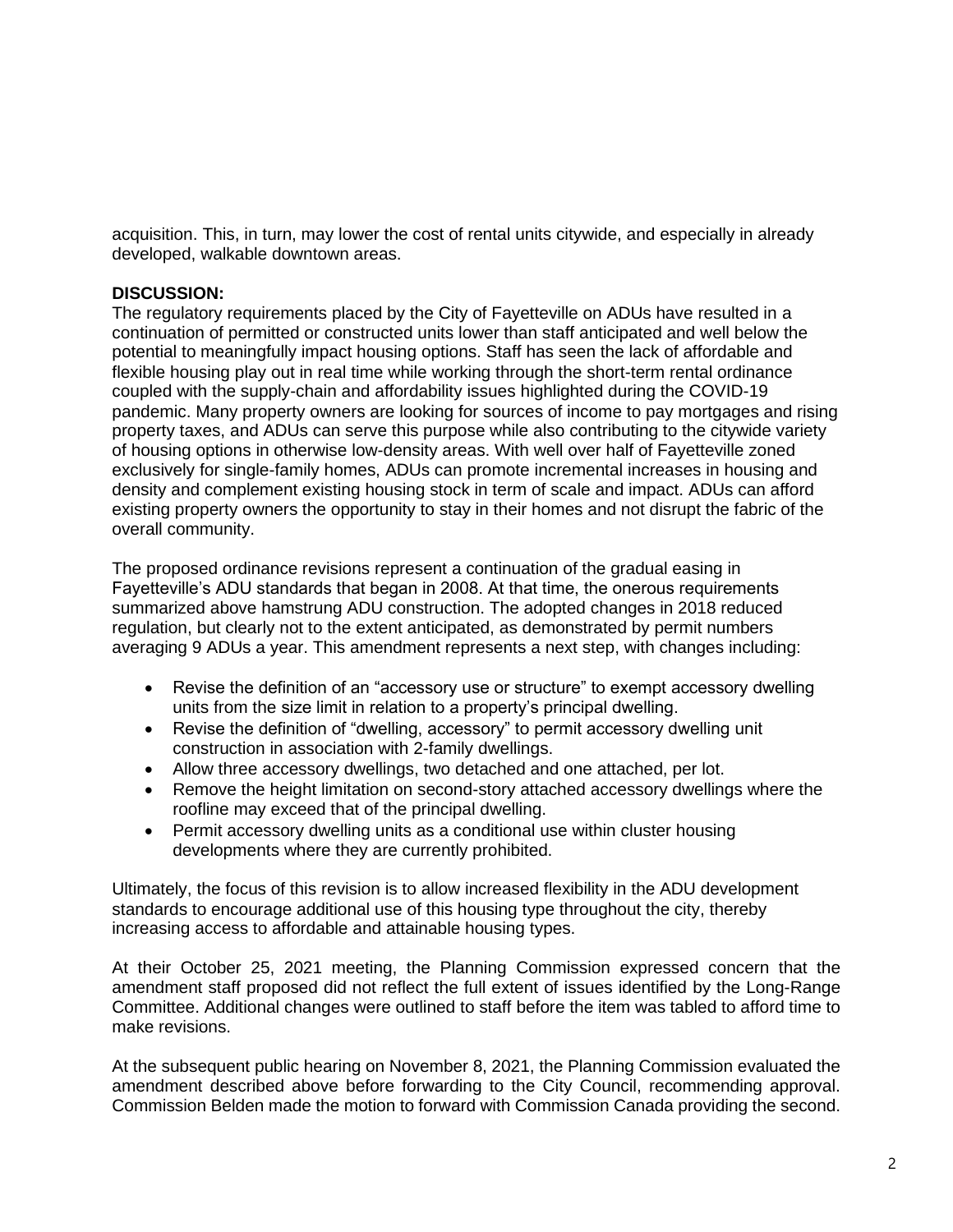A vote of 9-0-0 followed. Discussion was held on all aspects of the amendment, with particular focus on potential revisions to the off-street parking requirements for ADUs. Ultimately the Commission determined that the current standard for one off-street space for units over 800 square feet is appropriate. No public comment was made at either Planning Commission meeting or the preceding Long-Range Committee meetings.

# **BUDGET/STAFF IMPACT:**

N/A

- **Attachments:**
	- Exhibit A
	- Proposed Ordinance Amendment in Strikeout/Highlight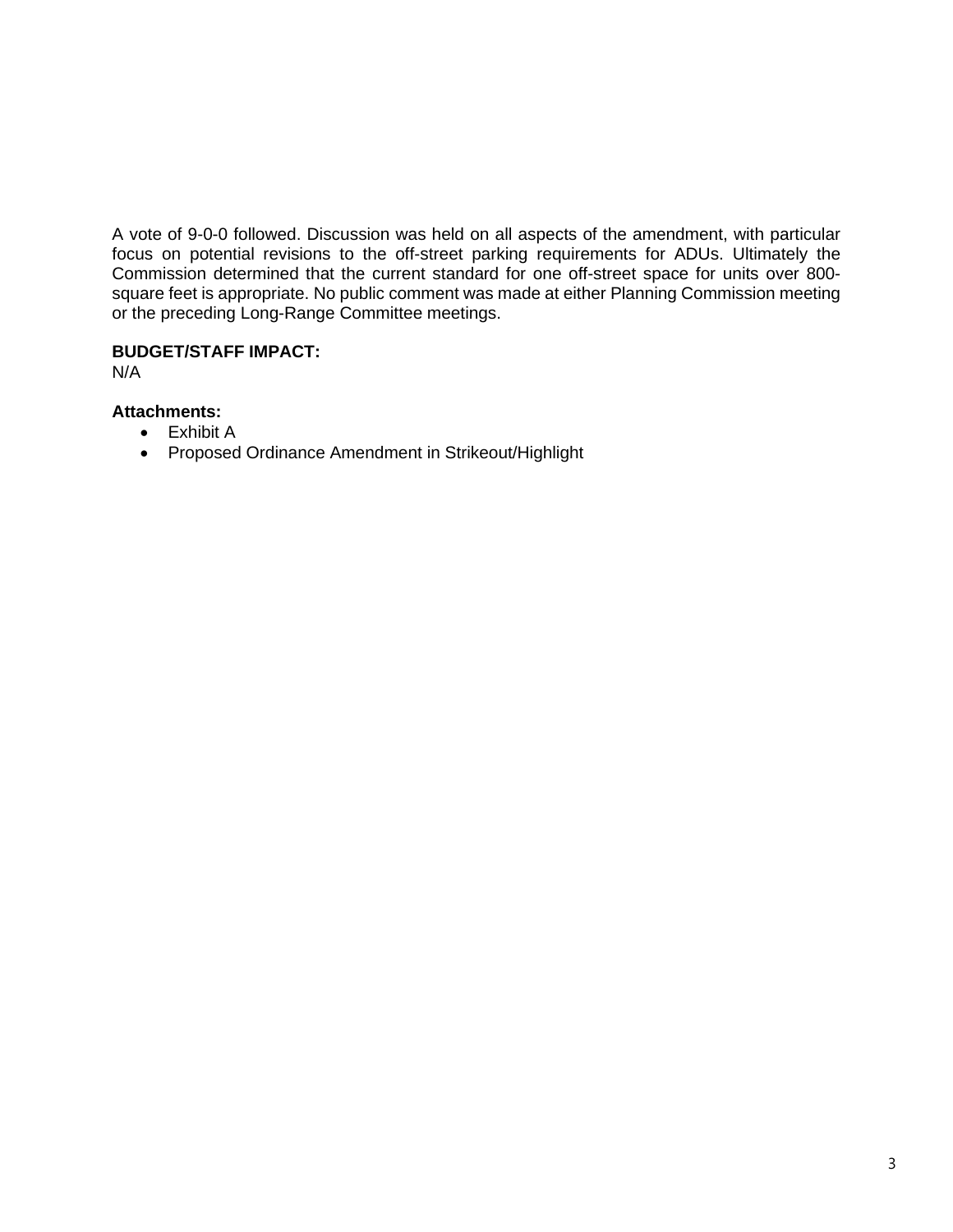# **EXHIBIT 'A' ADM-2021-000070**

### **151.01 Definitions**

**A**

*…*

…

*Accessory use or structure.* A use or structure on the same lot with, of a nature and size of 50% or less, and customarily incidental and subordinate to, the principal use or structure. **An accessory dwelling is not subject to the 50% size limit in relation to a principal use or structure.**

*…*

**D**

*…*

*Dwelling, accessory* (zoning, supplemental zoning). A separate, complete housekeeping unit with a separate entrance, kitchen, sleeping area, and full bathroom facilities, which is an attached or detached extension to a single- or two-family structure.

*…*

# **164.19 Accessory Dwelling Units (ADU)**

…

(C) (1) The property shall have infrastructure (water, sewer, gas, electric, etc.) that meets City standards to serve the accessory dwelling unit.

…

(D) *Administrative Design Review and Approval.* All accessory dwelling units shall meet the following standards for administrative approval by the Zoning and Development Administrator. Prior to approval of an accessory dwelling unit, the Zoning and Development Administrator shall find that:

…

(4) *Maximum Number of Accessory Dwelling Units per Lot.* A maximum of two (2) detached and one (1) attached or interior accessory dwelling unit provided the combined square footage does not exceed 1,200 square feet.

…

(7) *Building Height and Stories.*

…

(b) An attached accessory dwelling unit may occupy a basement, first or second story of a principal dwelling unit**.**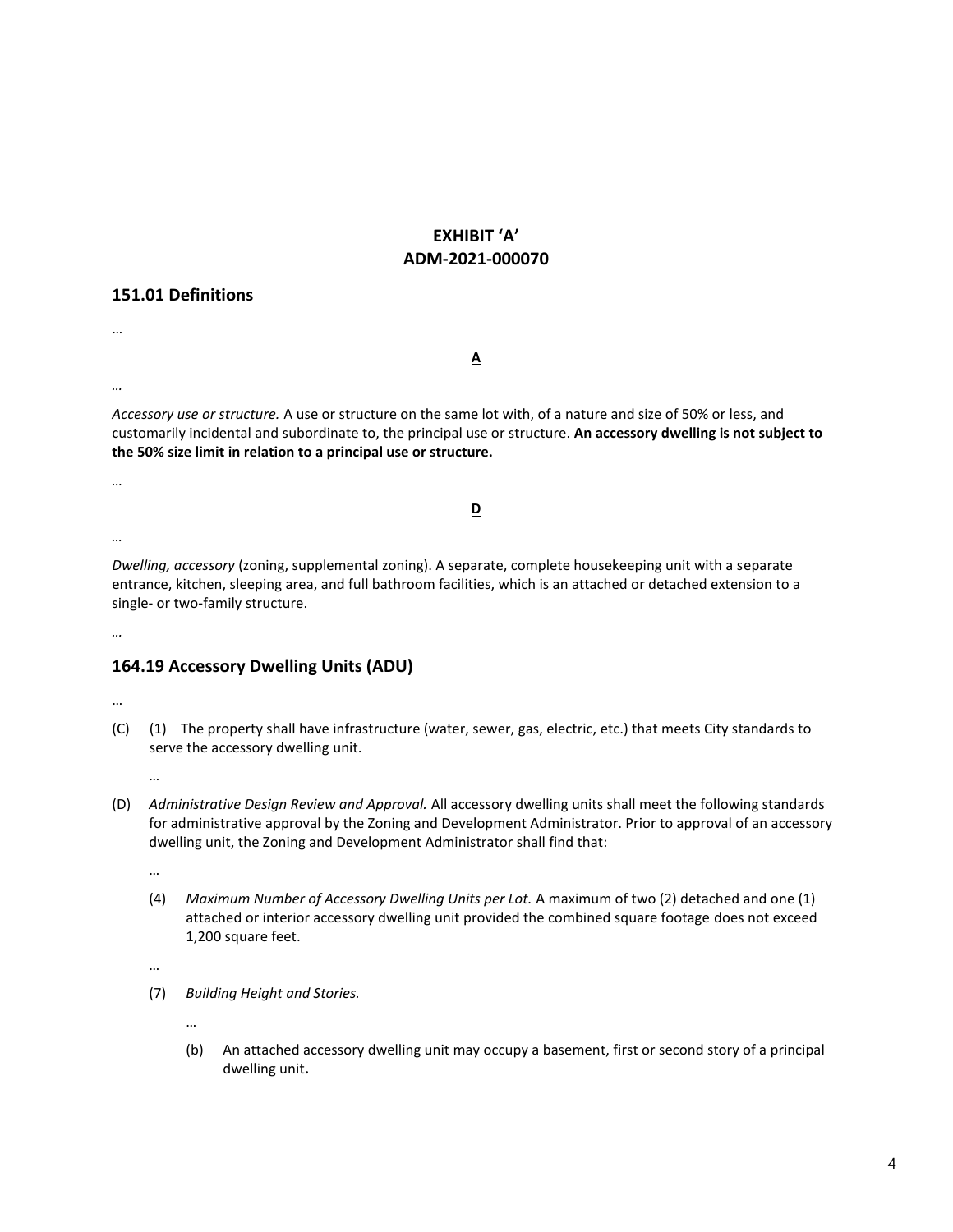### **164.22 Cluster Housing Development**

- (E) *Zoning Regulations.* The parent tract prior to development shall conform to the zoning criteria of the underlying zoning district.
	- (7) *Accessory Dwelling Units.* Accessory dwelling units are permitted in cluster housing developments by conditional use. Where a cluster housing development is permitted as a conditional use, accessory dwelling units may be requested within the same application.

…

…

…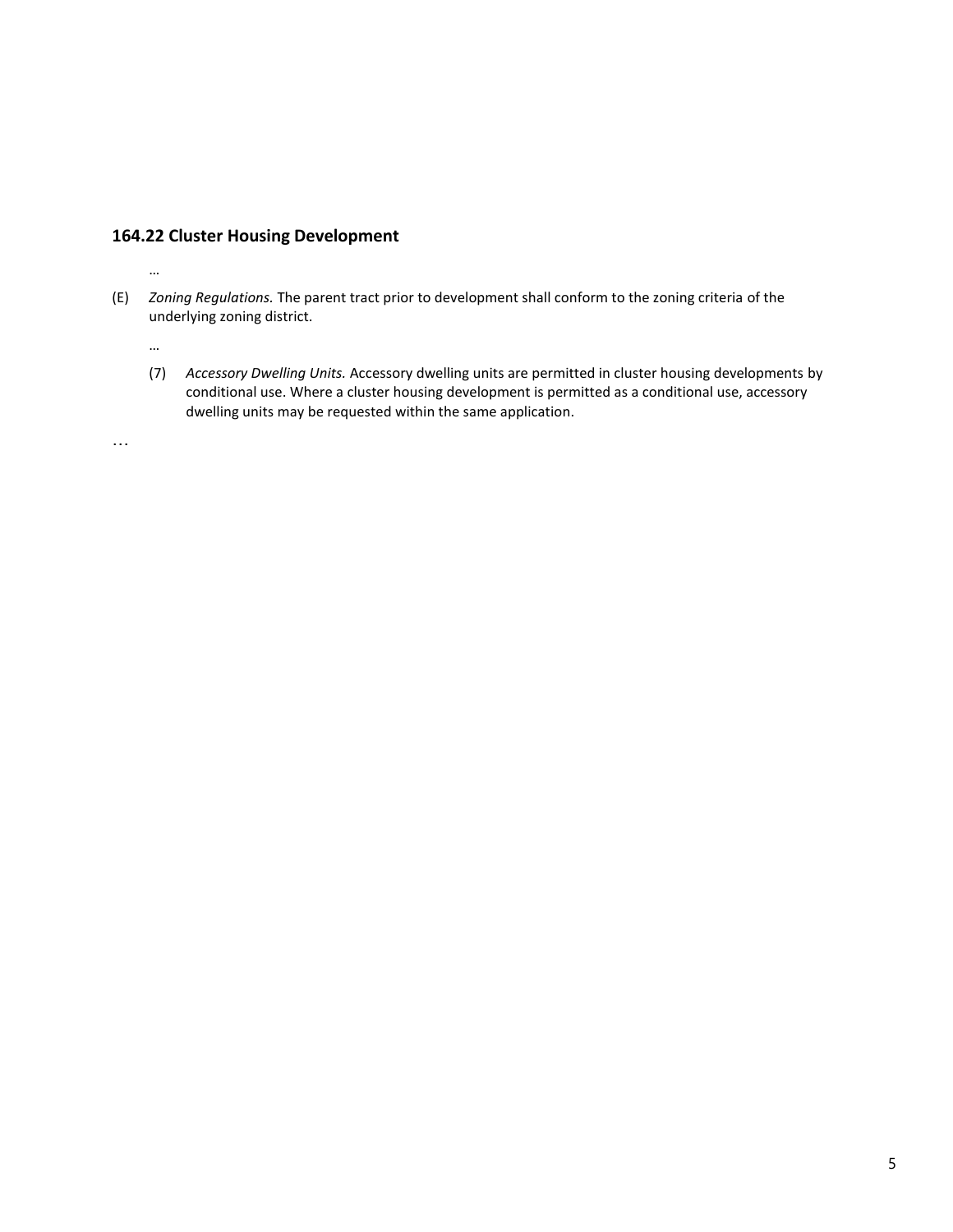#### **Proposed Ordinance Amendment in Strikeout/Highlight**

**A**

#### **151.01 Definitions**

…

…

*Accessory use or structure.* A use or structure on the same lot with, of a nature and size of 50% or less, and customarily incidental and subordinate to, the principal use or structure. **An accessory dwelling is not subject to the 50% size limit in relation to a principal use or structure.**

**D**

…

*…*

*Dwelling, accessory* (zoning, supplemental zoning). A separate, complete housekeeping unit with a separate entrance, kitchen, sleeping area, and full bathroom facilities, which is an attached or detached extension to a single- **or two-**family structure.

…

(Code 1965, §§13A-1; 13B-1; 17B-7(a0, 19-24, 1713-2; App. A, Art. 17; App. B, §1; App. C, Art. 1, §D; Ord. No. 1509, 8-8-66; Ord. No. 1747, 6-20-70; Ord. No. 1790, 3-15-71; Ord. No. 1801, 6-21-71; Ord. No. 1859, 3-20-72; Ord. No. 1893, 12-19-72; Ord. No. 1998, 5-7-74; Ord. No. 2581, 12-4-79; Ord. No. 2697, 1-20-81; Ord. No. 2753, 8-18-81; Ord. No. 2789, 1-18-82; Ord. No. 2934, 8- 2-83; Ord. No. 2948, 9-20-83; Ord. No. 3011, 6-5-84; Ord. No. 3024, 8-21-84; Ord. No. 3231, 12-2-86; Ord. No. 4024, §2, 3-28- 87; Ord. No. 3298, 10-6-87; Code 1991, §§98.60, 118.01, 150.02, 156.001, 156.065, 158.03, 158.35, 159.04, 160.002, 160.096(A), 160.121, 161.06, 162.02, 163.02; Ord. No. 3551, 6-4-91; Ord. No. 3138, 11-5-85; Ord. No. 3165, 2-4-86; Ord. No. 3699, §2, 4-20-93; Ord. No. 3780, §1, 4-19-94; Ord. No. 3794, §1 5-17-94; Ord. No. 3870, §1, 4-1-94; Ord. No. 3895, 6-20-95; Ord. No. 3901, §1, 2, 7-5-95; Ord. No. 3908, §1, 7-18-95; Ord. No. 3970, §1, 7-18-95; Ord. No. 3913, §1, 8-1-95; Ord. No. 3963, §1, 4-16-96; Ord. No. 3970, §1, 5-7-96; Ord. No. 3971, §1, 5-21-96; Ord. No. 4100, §2 (Ex. A), 6-16-98; Ord. No. 4113, 8-18-98; Ord. No. 4127, 12-15-98; Ord. No. 4178, 8-31-99; Ord. No. 4226, 2-15-00; Ord. No. 4285, 1-2-01; Ord. No. 4321, 6-19-01; Ord. No. 4340, 10-2-01; Ord. 4714, 6-21-05; Ord. No. 4817, 1-03-06; Ord. No. 4847, 3-7-06; Ord. No. 4855, 4-18-06; Ord. No. 4919, 09-05-06; Ord. No. 4930, 10-03-06; Ord. No. 5028, 6-19-07; Ord. No. 5029, 6-19-07; Ord. No. 5056, 9-04-07; Ord. No. 5128, 4- 15-08; Ord. No. 5206, 12-16-08; Ord. No. 5238, 5-5-09; Ord. No. 5296, 12-15-09; Ord. No. 5304; 1-19-10; Ord. No. 5312, 4-20- 10; Ord. No. 5313, 4-20-10; Ord. No. 5327. 6-1-10; Ord. No. 5339, 8-3-10; Ord. No. 5352, 9-7-10; Ord. No. 5348, 9-7-10; Ord. No. 5375, 12-21-10; Ord. No. 5453, 10-18-11; Ord. No. 5490, 4-3-12; Ord. No. 5526 9-18-12; Ord. No. 5559, 01-03-13; Ord. No. 5592, 06-18-13; Ord. No. 5634, 11-05-13; Ord. No. 5653, 01-21-14; Ord. No. 5679, 4-15-14; Ord. No. 5735, 1-20-15; Ord. No. 5793, 8-18-15; Ord. No. 5866 , §1, 4-5-16; Ord. No. 5888 , §1, 6-21-16; Ord. No. 5901 , §1, 9-6-16; Ord. No. 5951 , §1, 2-7-17; Ord. No. 5986 , §3, 7-6-17; Ord. No. 6015 , §2, 11-21-17; Ord. No. 6087 , §1, 9-4-18; Ord. No. 6245 , §1, 10-15-19; Ord. No. 6350 , §2(Exh. A), 8-18-20; Ord. No. 6407 §1, 1-19-21; Ord. No. 6427 , §§1(Exh. B), 2, 4-20-21; Ord. No. 6440 , §1, 5-18-21; Ord. No. 6442 , §7(Exh. G), 6-1-21; Ord. No. 6446 , §2(Exh. A), 6-15-21)

Editor's note(s)—Ord. No. 6427 , § 2, adopted April 20, 2021, "determines that this ordinance and all amendments to Code sections ordained or enacted by this ordinance shall automatically sunset, be repealed, terminated, and become void twenty (20) months after the passage and approval of this ordinance, unless prior to that date, the City Council amends this ordinance to repeal this sunset, repeal and termination section."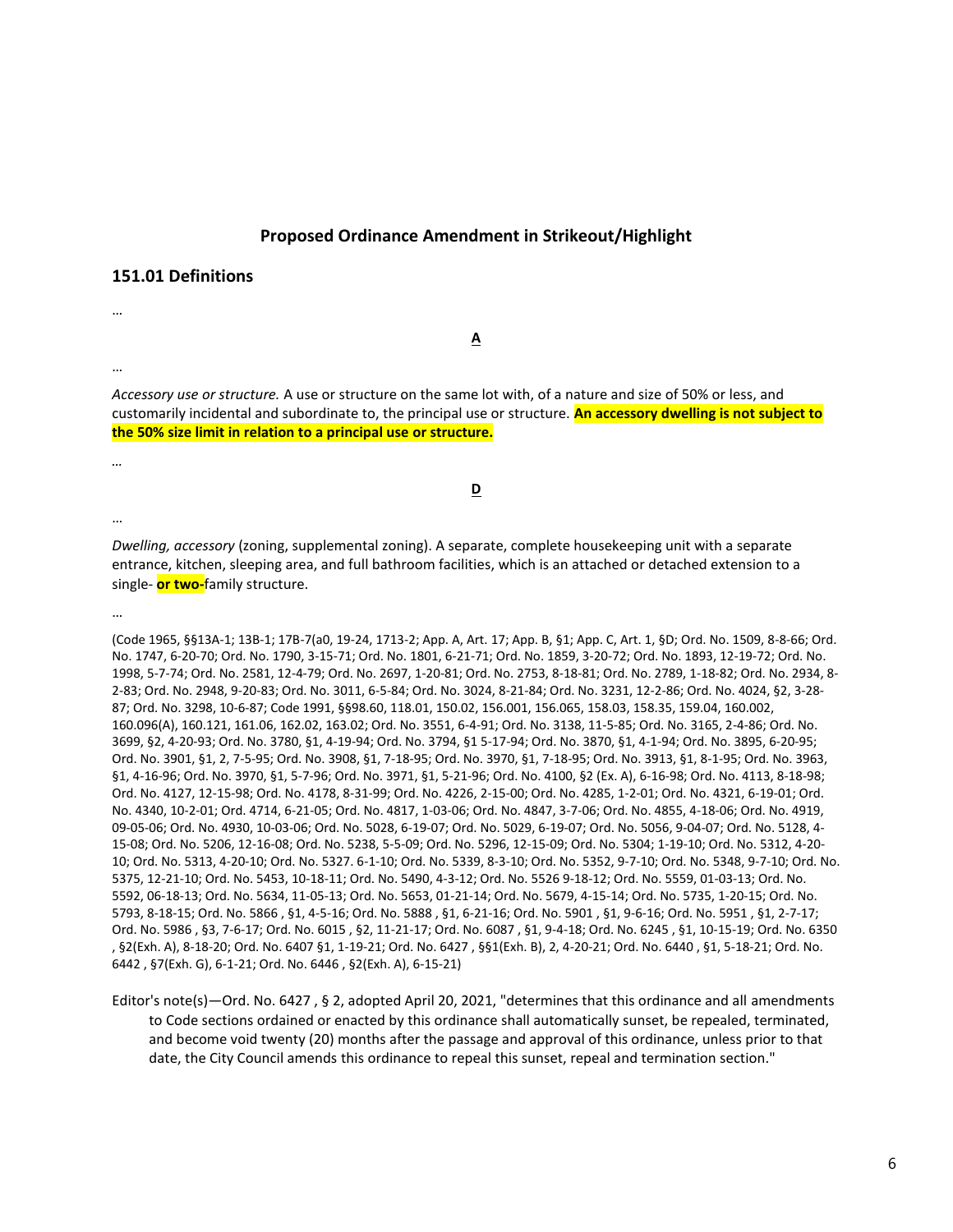# **164.19 Accessory Dwelling Units (ADU)**

- (A) *Purpose.* Accessory dwelling units are allowed in certain situations to:
	- Create new housing units while respecting the character and pattern of small scale traditional town form;
	- Increase the housing stock of existing neighborhoods in a manner that is compatible with established massing, scale, and development patterns;
	- Allow more efficient use of existing housing stock and infrastructure;
	- Provide a means for residents, particularly seniors, single parents, and families with grown children, to remain in their homes and neighborhoods, and obtain extra income, security, companionship and services; and
	- Provide a broader range of accessible and more attainable housing.
- (B) *Intent.* Planning staff shall evaluate the following criteria for the review and approval of an accessory dwelling unit application:
- (C) (1) **;hg;**The property shall have infrastructure (water, sewer, gas, electric, etc.) that meets City standards to serve the accessory dwelling unit.
	- (2) A two (2) story accessory dwelling unit shall limit the major access stairs, decks, entry doors, and major windows to the walls facing the principal dwelling, or to the alley if applicable. Windows that impact the privacy of the neighboring side or rear yard shall be minimized.
	- (3) The orientation and location of buildings, structures, open spaces and other features of the site should protect and maintain natural resources including significant trees and shrubs to the extent feasible and minimize alteration of natural land forms. Building profiles, location and orientation should relate to natural land forms.
- (D) *Administrative Design Review and Approval.* All accessory dwelling units shall meet the following standards for administrative approval by the Zoning and Development Administrator. Prior to approval of an accessory dwelling unit, the Zoning and Development Administrator shall find that:
	- (1) *Maximum Square Feet.* The accessory dwelling unit(s) shall not be greater than 1,200 square feet of habitable space per lot.
	- (2) *Zoning.* The accessory dwelling unit shall comply with all underlying zoning requirements including but not limited to building area, bulk and area, and setbacks with the exception of density limits.
	- (3) *Parking.* For accessory dwelling unit(s) with individual or combined habitable space greater than 800 square feet, one (1) parking space shall be provided on-site. Required parking for the accessory dwelling unit is in addition to the required parking for the principal dwelling unit. On-street parking may be counted towards the total parking requirement where it is allowed in the public right-of-way adjacent to the subject property.
	- (4) *Maximum Number of Accessory Dwelling Units per Lot.* A maximum of **two (2) one (1)** detached and one (1) attached or interior accessory dwelling unit provided the combined square footage does not exceed 1,200 square feet.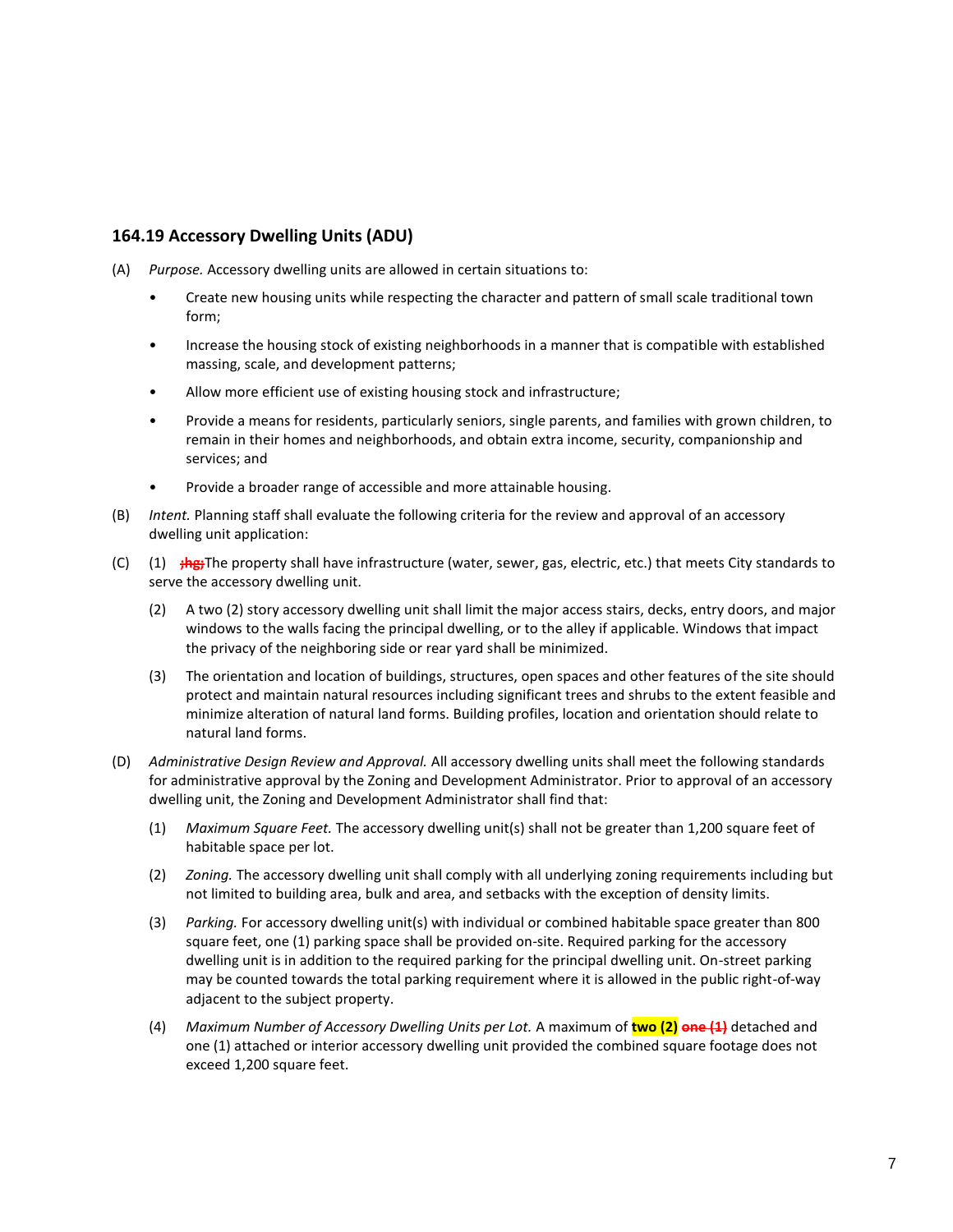- (5) *Other Code Requirements.* The accessory dwelling unit shall comply with the requirements of the Arkansas Fire Prevention Code as adopted in Section 173.02 of the Unified Development Code.
- (6) *Maximum Occupancy of the Accessory Dwelling Unit.* A maximum of two (2) persons shall be permitted to reside in an accessory dwelling unit. If two (2) accessory dwelling units are on the same lot, only two (2) additional persons total for the lot shall be permitted to occupy these units unless one (1) accessory dwelling is occupied by a person who is a member of the related "family" (see §151.01) occupying the primary house.
- (7) *Building Height and Stories.*
	- (a) A detached accessory dwelling unit shall be a maximum of two (2) stories.
	- (b) An attached accessory dwelling unit may occupy a basement, first or second story of a principal dwelling unit**. and shall not be taller than the roof line of the principal dwelling unit.**
- (E) *Planning Commission Approval.* An applicant may request approval from the Planning Commission of a variance from the maximum requirements for size (square feet), height, and materials for an accessory dwelling unit, where unique circumstances exist and the effect will not adversely affect adjoining or neighboring property owners. The applicant shall provide notification to adjacent property owners prior to the date of the meeting.
- (F) *Existing Detached Second (Accessory) Dwelling Units.* Existing detached second dwelling units approved by the Planning Commission by conditional use and constructed shall be considered a legal conforming accessory dwelling on the property.

(Ord. No. 6076 , §1, 8-7-18)

Editor's note(s)—Ord. No. 6076 , §1, adopted Aug. 7, 2018, repealed the former §164.19, and enacted a new §164.19 as set out herein. The former §164.19 pertained to similar subject matter and derived from Ord. No. 5128, adopted April 15, 2008; Ord. No. 5866 , §2, adopted April 5, 2016.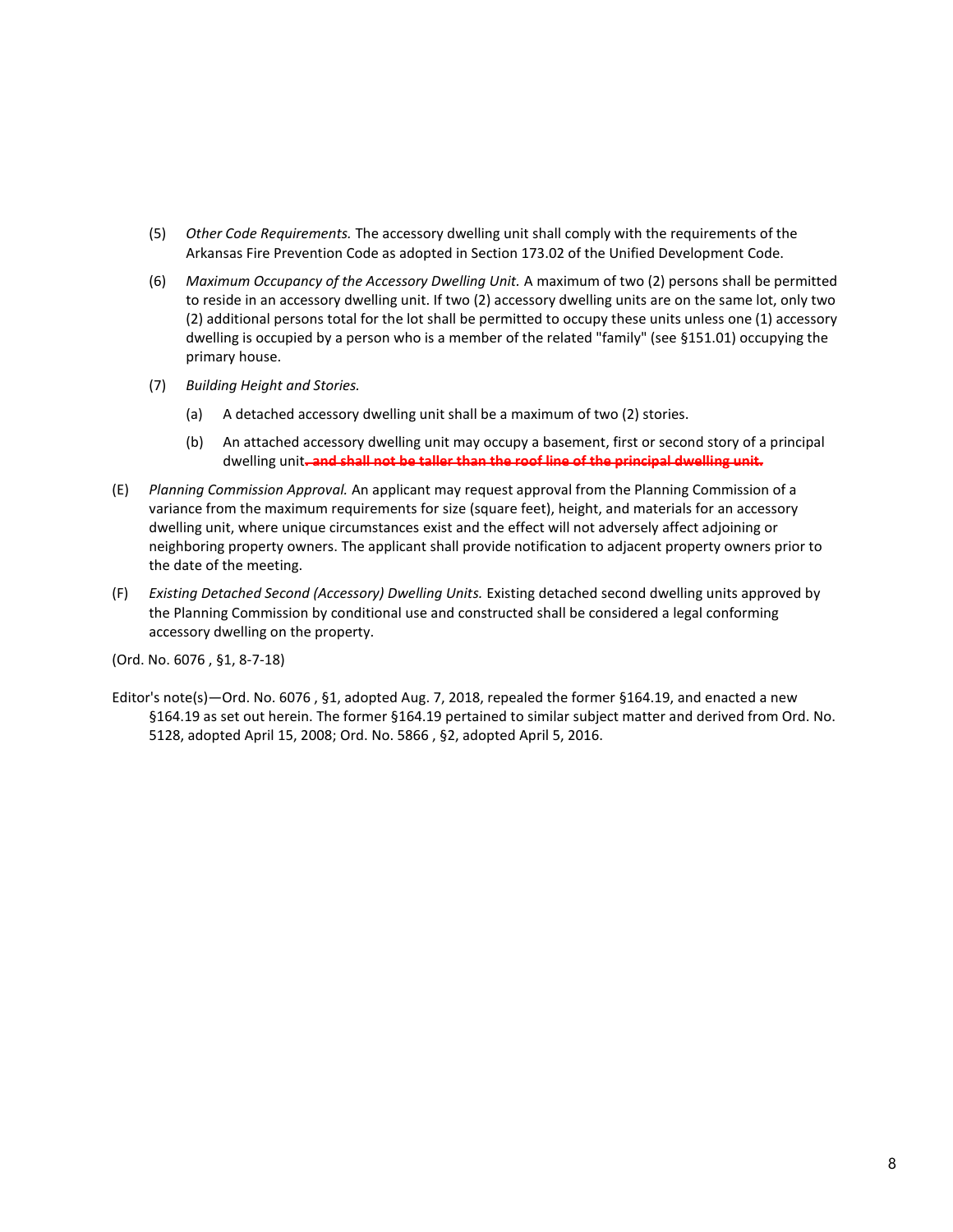### **164.22 Cluster Housing Development**

- (A) *Purpose.* The purpose of the cluster housing development ordinance is to encourage innovation and variety in housing while ensuring compatibility with established neighborhoods, and to provide housing opportunities for a population diverse in age, income and household size.
- (B) *Applicability.* The provisions of this section shall apply to proposed cluster housing development proposals, as defined in Chapter 162, Use Units, and authorized by Chapter 161, Zoning Regulations of the Unified Development Code, however zoning and development regulations such as density, bulk and area, building area, street frontage requirements, lot splits and other standards for cluster housing development are enforced subject to the criteria adopted in this chapter.
- (C) *Development Review Process.* For the purpose of development review, cluster housing developments less than one (1) acre shall be processed as a site improvement plan. Cluster housing development on lots one (1) acre or larger shall be processed as a large scale development. If individual cluster housing unit lots are proposed and the proposal meets all of the requirements in this section, the subdivision shall be processed through the subdivision platting process as a lot split regardless of the number of lots created.
- (D) *Dwellings Permitted.*
	- (1) *Number of Cluster Housing Units Permitted.* A cluster housing development shall contain a maximum of twelve (12) dwelling units. In multi-family zones where the proposed cluster housing development exceeds the minimum open space requirements of 164.22(G)(3)(a) by at least 20%, and in which at least 75% of the planned units are attached dwellings, there shall be no maximum number of dwelling units, except to conform to the density limitations herein.
	- (2) *Existing Nonconforming Structures.* On a lot to be used for a cluster housing development, existing detached single-family residential structures, which may be nonconforming with respect to the standards of this section, shall be permitted to remain, but the extent of the nonconformity may not be increased. Such nonconforming dwelling units shall be included in the maximum permitted cluster density.
- (E) *Zoning Regulations.* The parent tract prior to development shall conform to the zoning criteria of the underlying zoning district.
	- (1) *Permitted and Conditional Use.* Cluster housing development is permitted as identified in Chapter 161, Zoning Regulations, as a permitted or conditional use.
	- (2) *Density.* Cluster housing development permitted as a use by right shall be allowed a density in conformance with the underlying zoning district. Zoning districts that allow cluster housing developments as a conditional use shall be allowed a density not to exceed two (2) times the maximum density allowed in the underlying zoning district.
	- (3) *Bulk and Area Regulations.*
		- (a) *Lot Width Minimum.* There is no lot width requirement for individual cluster housing lots.
		- (b) *Lot Area Minimum.* The lot area minimum for cluster housing lots is 750 square feet.
		- (c) *Land Area per Dwelling Unit.* The land area per dwelling unit requirement is 750 square feet.
	- (4) *Setback Requirements.* All structures shall meet setback and separation requirements of the International Building Code, as applicable. For zoning purposes: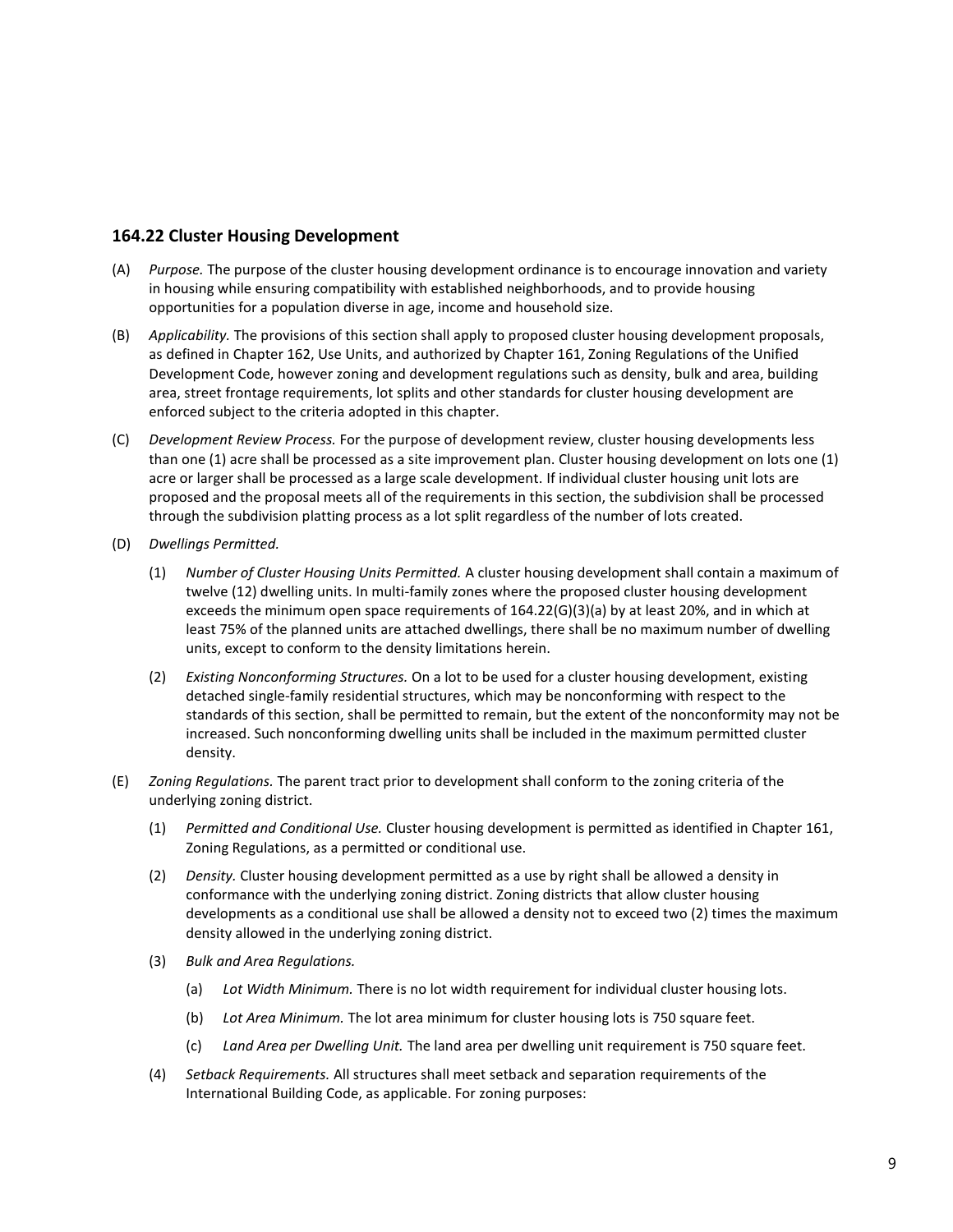- (a) In single family districts, all cluster housing units shall have a minimum separation from one another of ten feet measured from exterior wall to exterior wall, not counting eaves or other architectural projections.
- (b) In multi-family districts, there are no separation requirements from one cluster housing structure to another.
- (c) The setbacks from the exterior property lines of the original parent tract shall be set by the underlying zoning district.
- (5) *Building Height Regulations.* The height for all structures in a cluster housing development shall not exceed the permitted height requirement of the underlying zoning district.
- (6) *Building Area.* None.
- (7) *Accessory Dwelling Units.* Accessory dwelling units are **not** permitted in cluster housing developments **by conditional use. Where a cluster housing development is permitted as a conditional use, accessory dwelling units may be requested within the same application.**
- (F) *Common Property Maintenance.* Community buildings, parking areas and common open space shall be owned and maintained commonly by the cluster housing development residents, through a condominium association, a homeowners' association or a similar mechanism, and shall not be dedicated to the city unless accepted by the City Council.
- (G) *Development Standards.* All cluster housing developments are subject to the following standards:
	- (1) *Floor Area.* The total conditioned floor area of any individual cluster housing unit shall not exceed 2,500 square feet.
	- (2) *Building Orientation.* A minimum of 75% of dwelling units in a cluster housing development shall be oriented around and face the common open space, a public trail or towards the street, having pedestrian access to the common open space and the street. Where a cluster housing unit fronts onto a public trail, the façade facing the public trail shall be considered a principal façade for the purposes of meeting design standards.
	- (3) *Open Space.*
		- (a) For units up to 1,500 square feet, a minimum of 250 square feet of common open space shall be provided per unit. For units exceeding 1,500 square feet and up to 2,000 square feet, 500 square feet of common open space shall be required per unit. For units exceeding 2,000 square feet, 750 square feet of common open space shall be required per unit. Common open space is subject to the following performance criteria:
			- (i) No dimension of a common open space area used to satisfy the minimum square footage requirement shall be less than ten feet.
			- (ii) Required common open space shall be divided into no more than two (2) separate areas per cluster of dwelling units.
			- (iii) Common open space shall be improved for passive or active recreational use, garden/food production, social gathering spaces or landscaped areas. Examples may include but are not limited to courtyards, orchards, landscaped picnic areas, plazas or gardens. A detailed site plan of the common open space depicting the design and amenities of the space shall be reviewed with the site plan for approval.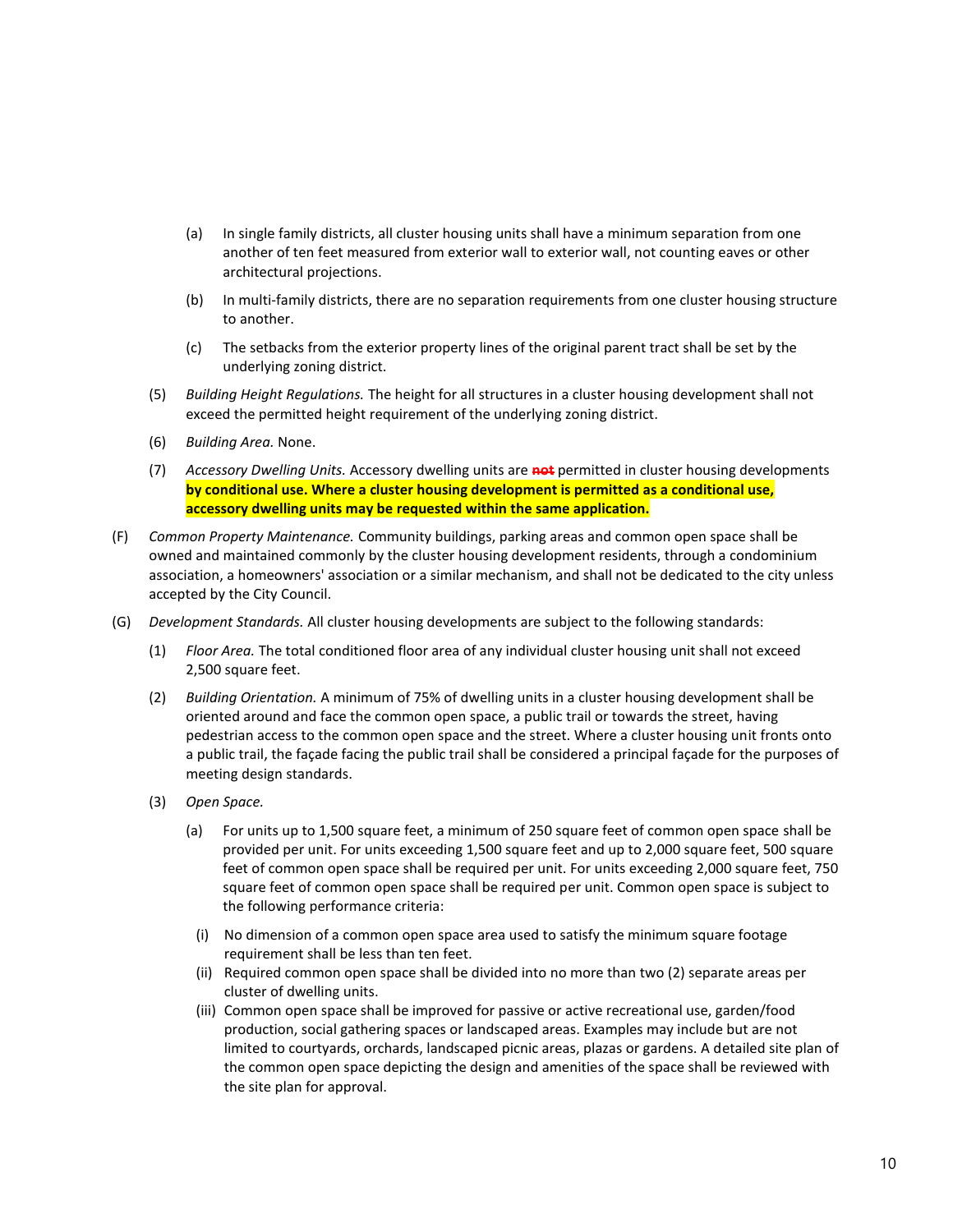- (iv) Amenities such as permanent or movable seating, landscaping, trails and paths, barbeque or eating facilities, covered shelters or water features shall be included within the common open space. Low Impact Development stormwater management facilities may be placed within the common open space when they are integrated with the amenities listed above.
- (b) Each cluster housing unit shall be provided with a private open space of 250 square feet with no dimension of less than ten feet. Private open space should be contiguous to each dwelling unit, for the exclusive use of each respective resident. In multi-family zones in which at least 75% of the planned units are attached dwellings, private open space shall not be required where the development exceeds the minimum open space requirements of  $(G)(3)(a)$  by at least 20% and it can be demonstrated that each unit has easily available access to open space amenities.
- (c) Parking areas and driveways shall not be counted as open space.
- (4) *Fences.* Fencing located between a cluster housing unit and a public street or trail or the common open space shall not exceed 48 inches in height.
- (5) *Parking Requirements and Standards.* Parking areas should be located within the cluster housing development in such a way as to maintain the character along the public street and to minimize the noise and light impacts on private residences and public spaces. Reductions in parking space allowances are permitted in cluster housing developments as described in Chapter 172, Parking and Loading. Permitted on-street parking spaces adjacent to a project's frontage may count towards the parking requirements of the development. Parking standards for cluster housing developments shall be as follows:
	- (a) The owner/developer may choose to supply one (1) parking space per bedroom for his or her entire cluster housing development. Otherwise, the required number of parking spaces shall be determined according to the square footage of the cluster housing unit as described below:
	- (i) Dwelling units less than 1,000 square feet shall have one and one-half (1.5) parking spaces provided.
	- (ii) Dwelling units over 1,000 square feet shall have two (2) parking spaces provided.
	- (b) Shared covered parking shall be designed to be similar and compatible to the design, materials and roof pitches used for the cluster housing units.
- (6) Cluster housing developments shall provide at least one (1) bicycle parking rack per cluster housing unit.
- (7) *Fire Department Access.* Fire Department access shall be determined at the time of development review.
- (8) *Pedestrian Connectivity.* All buildings and common spaces shall be served by a pedestrian circulation system that connects to an existing or planned sidewalk or trail system.
- (9) *Utilities.* Individual cluster housing lots shall have a unique connection to the main water and sewer lines. Main water and sewer lines on private property servicing cluster housing unit developments shall be located in a dedicated easement.
- (10) *Community Buildings.* Indoor or covered common areas less than 2,000 square feet are permitted by right in cluster housing development. These structures shall be architecturally integrated with the architectural style of the cluster housing development.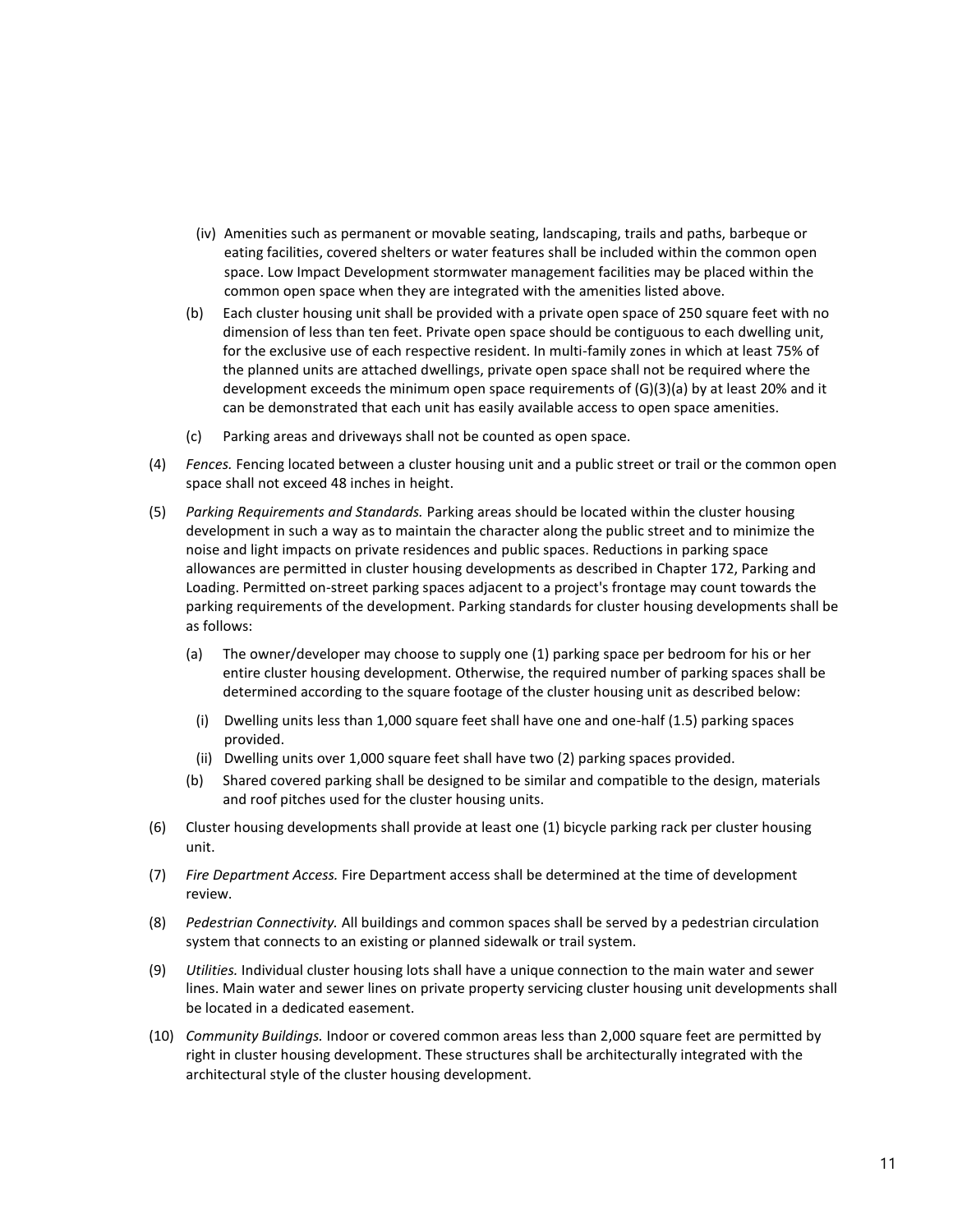- (11) *Recycling and Trash Collection Service.* For the purposes of recycling and trash collection cluster housing developments are considered a residential use and should receive residential recycling and trash collection service (individual carts and recycling bins) where possible. In certain instances, it may be necessary to service cluster housing developments with commercial trash collection equipment (dumpsters). This may occur when a project is located in a predominately commercial area serviced by commercial trash pickup. It is incumbent on the developer to design recycling and trash collection facilities into the cluster housing development plan early in the process. The final determination of recycling and trash collection service and pick-up areas will be made at the time of development review by the city. Specific requirements for residential and commercial trash and recycling pick-up shall be as follows:
	- (a) Residential trash and recycling collection service requires a designated location near the street curb for trash carts and recycling bins. This location shall be kept clear of obstructions on the designated pick-up day. If this location is also used for on-street parking it shall be clearly marked and a sign posted restricting use for the designated pick-up day. An appropriate linear distance is required to accommodate each cluster housing unit's trash cart and recycling bin, subject to city approval.
	- (b) Commercial trash collection service requires a dumpster location that is freely accessible for front end loading and screened from public view.
	- (c) Recycling and trash facilities shall be located behind the front building setback line and shall be screened from the right-of-way and adjacent property owners by either architectural treatments or vegetative screening.
- (H) *Building Design Standards.*
	- (1) *Variety in Detached Cluster Housing Units Floor Plans and Architectural Treatments.* These standards are intended to avoid the overly repetitive use of the same building design, structural features, detailing or finishes among detached units within the cluster housing development. In cluster housing developments no two (2) structures shall be identical in terms of exterior finishes. All cluster housing units shall differ from each other by utilizing at least two (2) of the following options:
		- (a) Variations in building material finishes such as clapboard, shake shingles, stone, brick, etc., and building color;
		- (b) Variations in adjacent cluster housing unit floor plans that alter the location of exterior windows and doors;
		- (c) Variations in the size of main floor area and/or building height of adjacent structures; or
		- (d) A front porch with a minimum width no less than 50% of the front building façade. Front porches shall have a minimum depth of six feet. No structurally identical front porches shall be located on adjacent cluster housing units.
		- (e) Variations in roof shapes or gables between adjacent structures.
		- (f) Other variations as approved by the Zoning and Development Administrator.
	- (2) All attached cluster housing units shall comply with §166.23, Urban Residential Design Standards. Where a cluster housing unit fronts onto a public trail or open space, the façade facing the public trail or open space shall be considered a principal façade, for the purposes of meeting this section.